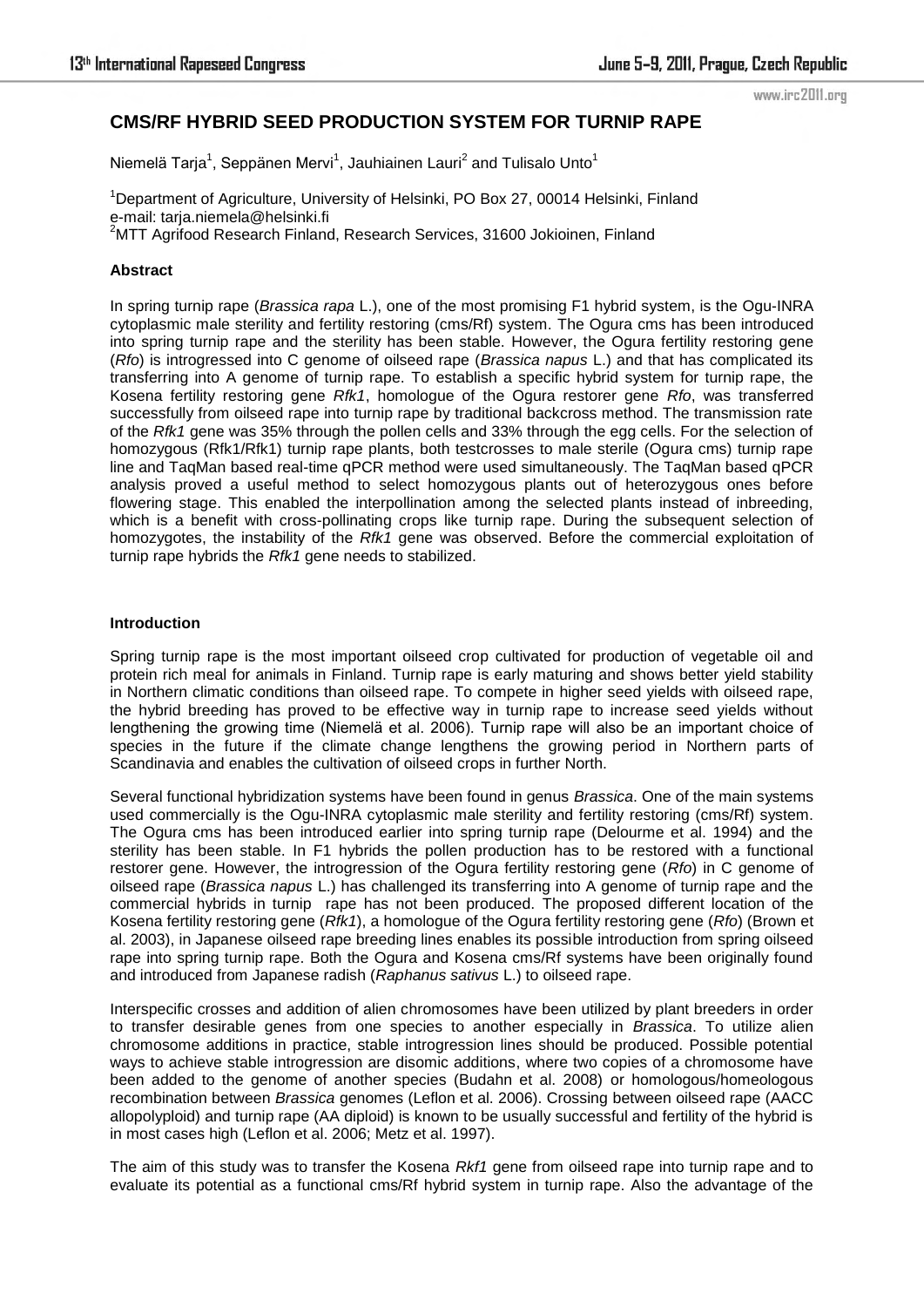www.irc2011.org

TaqMan based qPCR method in selecting homo- and heterozygotes in cross-pollinating crop was studied.

## **Material and methods**

Transferring of the *Rfk1* gene from oilseed rape into turnip rape was done by backcrossing the homozygous Rfk donor plants (Plantech Res. Inst. Japan) with turnip rape breeding lines having Ogura cms. Reciprocal crossings were done during the backcross to test the transmission rate of the *Rfk1* gene. The presence of the Ogura cms and *Rfk1* gene were verified in every backcross generation by PCR. After six backcross generations inbreeding was carried out and the TaqMan based qPCR together with testcrosses to cms line were used to identify homozygous plants out of heterozygous ones.

### **Results and discussion**

The transfer of the *Rfk1* gene from oilseed rape into turnip rape was successful. The transmission rate of the gene was not significantly affected weather it was done through the pollen or egg cells. The segregation ratio of fertile and sterile plants was approximately 30:70 in every backcross generation, instead of expected 1:1 ratio in a normal single dominant gene situation. This is most likely a result of an aneuploidy situation, where the additional radish chromosome having the *Rfk1* gene, has stayed unaltered in A genome background. During the subsequent selection of homozygous (Rfk1,Rfk1) plants testcrosses to Ogura cms plants were done. Testcrosses gave even 100% fertility results, which was a good indication, that turnip rape with Ogura cms can be restored with the *Rfk1* gene. However, during the subsequent selection of homozygotes, the instability of the *Rfk1* gene was observed. During the three generation of selecting homozygotes using the TaqMan based qPCR the proportion of heterozygotes settled in 10% and homozygotes in 90% (Table 1.). The TaqMan based qPCR analysis proved a useful way to select homozygous plants out of heterozygous ones before flowering stage. This enabled us to interpollinate the selected plants instead of inbreeding, which is a benefit with cross-pollinating crops like turnip rape. Before the commercial exploitation of turnip rape hybrids the *Rfk1* gene needs to be stabilized. Another possibility is to utilize this somewhat unstable restorer line in hybrid production with intensive nursing through the official seed production chain. Turnip rape has a small seed size, which makes the seed production very efficient and the generations of commercial seed production categories are only few. The preliminary hybrid yield trials where the commercial aspects of hybrid seed production is evaluated, are on-going. So far the hybrid system has been promising, since no negative effects can be found in seed quality parameters. Further research to reveal the instability problem has also been carried out.

Table 1. Fertility and zygosity results of turnip rape restorer line 4021-2 during three generation of selecting homozygous plants using TaqMan qPCR. In every generation 60-80 plants were analysed and the selected homozygous plants were interpollinated.

| 4021-2 Rf                        | aPCR     | aPCR     | 1. generation of 2. generation of 3. generation of<br>aPCR |
|----------------------------------|----------|----------|------------------------------------------------------------|
| Fertility %                      | 93       | 100      | 100                                                        |
| Homozygotes %<br>Heterozygotes % | 67<br>26 | 90<br>10 | 90<br>10                                                   |
| Steriles %                       |          |          |                                                            |